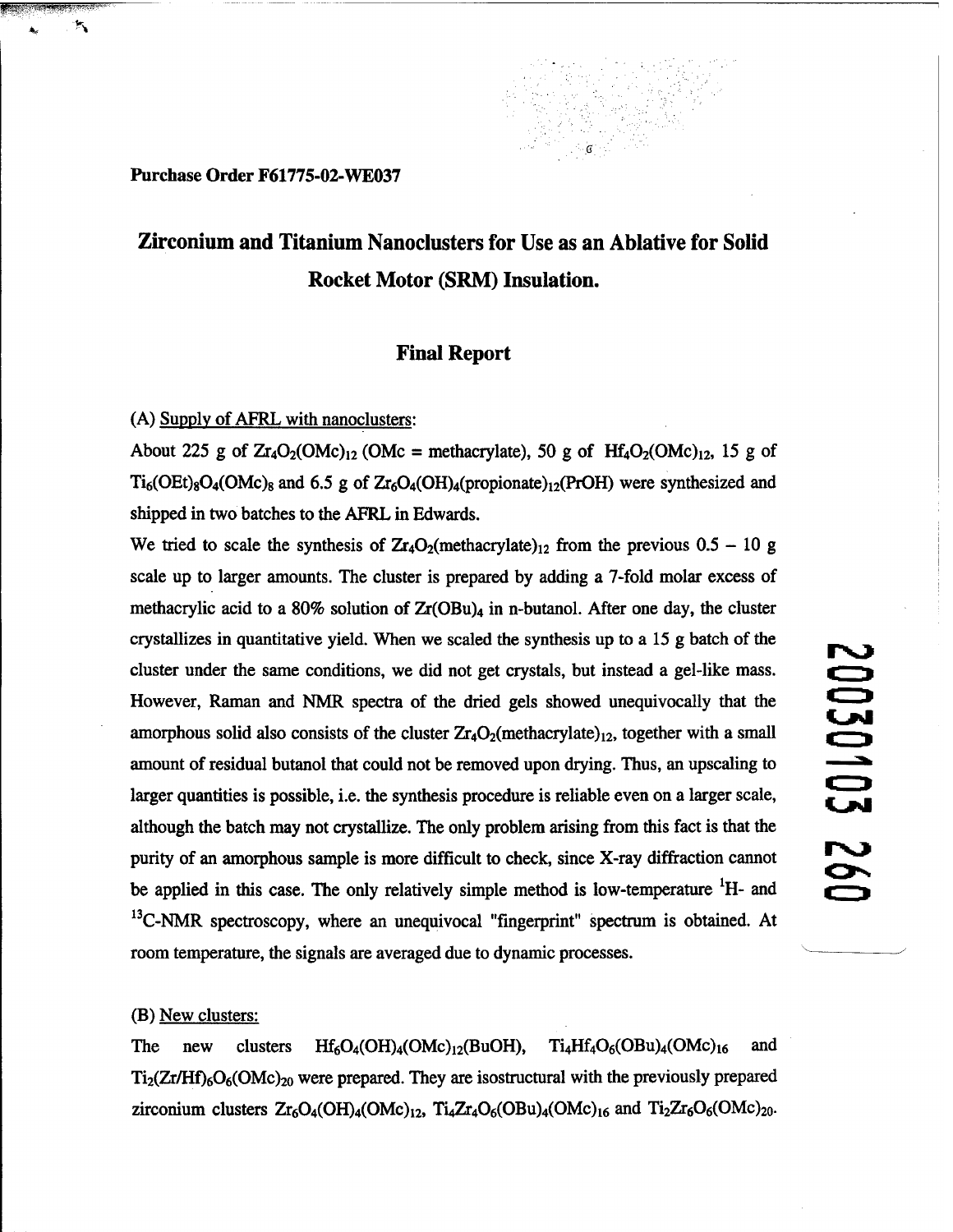| <b>REPORT DOCUMENTATION PAGE</b>                                                                                                                      |                                                     |               |                                                                |                                                        | Form Approved OMB No. 0704-0188                                                                                                                                                                                                                                                                                                                                                                       |
|-------------------------------------------------------------------------------------------------------------------------------------------------------|-----------------------------------------------------|---------------|----------------------------------------------------------------|--------------------------------------------------------|-------------------------------------------------------------------------------------------------------------------------------------------------------------------------------------------------------------------------------------------------------------------------------------------------------------------------------------------------------------------------------------------------------|
|                                                                                                                                                       |                                                     |               |                                                                |                                                        | Public reporting burden for this collection of information is estimated to average 1 hour per response, including the time for reviewing instructions, searching existing data sources, gathering and<br>maintaining the data needed, and completing and reviewing the collection of information. Send comments regarding this burden estimate or any other aspect of this collection of information, |
|                                                                                                                                                       |                                                     |               |                                                                |                                                        | including suggestions for reducing the burden, to Department of Defense, Washington Headquarters Services, Directorate for Information Operations and Reports (0704-0188), 1215 Jefferson<br>Davis Highway, Suite 1204, Arlington, VA 22202-4302. Respondents should be aware that notwithstanding any other provision of law, no person shall be subject to any penalty for failing to comply        |
| with a collection of information if it does not display a currently valid OMB control number.<br>PLEASE DO NOT RETURN YOUR FORM TO THE ABOVE ADDRESS. |                                                     |               |                                                                |                                                        |                                                                                                                                                                                                                                                                                                                                                                                                       |
| 1. REPORT DATE (DD-MM-YYYY)                                                                                                                           | 2. REPORT TYPE<br>10-12-2002<br><b>Final Report</b> |               |                                                                | 3. DATES COVERED (From - To)<br>6 May 2002 - 06-Nov-02 |                                                                                                                                                                                                                                                                                                                                                                                                       |
| <b>4. TITLE AND SUBTITLE</b>                                                                                                                          |                                                     |               |                                                                |                                                        | 5a. CONTRACT NUMBER                                                                                                                                                                                                                                                                                                                                                                                   |
| Zirconium and Titanium Nanoclusters for Use as an Ablative for Solid Rocket<br>Motor Insulation                                                       |                                                     |               |                                                                |                                                        | F61775-02-WE037                                                                                                                                                                                                                                                                                                                                                                                       |
|                                                                                                                                                       |                                                     |               |                                                                |                                                        | <b>5b. GRANT NUMBER</b>                                                                                                                                                                                                                                                                                                                                                                               |
|                                                                                                                                                       |                                                     |               |                                                                |                                                        |                                                                                                                                                                                                                                                                                                                                                                                                       |
|                                                                                                                                                       |                                                     |               |                                                                |                                                        | <b>5c. PROGRAM ELEMENT NUMBER</b>                                                                                                                                                                                                                                                                                                                                                                     |
|                                                                                                                                                       |                                                     |               |                                                                |                                                        |                                                                                                                                                                                                                                                                                                                                                                                                       |
| 6. AUTHOR(S)<br>Professor Ulrich Schubert                                                                                                             |                                                     |               |                                                                |                                                        | 5d. PROJECT NUMBER                                                                                                                                                                                                                                                                                                                                                                                    |
|                                                                                                                                                       |                                                     |               |                                                                |                                                        | 5d. TASK NUMBER                                                                                                                                                                                                                                                                                                                                                                                       |
|                                                                                                                                                       |                                                     |               |                                                                |                                                        |                                                                                                                                                                                                                                                                                                                                                                                                       |
|                                                                                                                                                       |                                                     |               |                                                                |                                                        | 5e. WORK UNIT NUMBER                                                                                                                                                                                                                                                                                                                                                                                  |
|                                                                                                                                                       |                                                     |               |                                                                |                                                        |                                                                                                                                                                                                                                                                                                                                                                                                       |
| 7. PERFORMING ORGANIZATION NAME(S) AND ADDRESS(ES)<br>Vienna University of Technology                                                                 |                                                     |               |                                                                |                                                        | 8. PERFORMING ORGANIZATION<br><b>REPORT NUMBER</b>                                                                                                                                                                                                                                                                                                                                                    |
| Getreidemarkt 9/165<br>Wien A-1060                                                                                                                    |                                                     |               |                                                                |                                                        |                                                                                                                                                                                                                                                                                                                                                                                                       |
| Austria                                                                                                                                               |                                                     |               |                                                                |                                                        | N/A                                                                                                                                                                                                                                                                                                                                                                                                   |
|                                                                                                                                                       |                                                     |               |                                                                |                                                        |                                                                                                                                                                                                                                                                                                                                                                                                       |
| 9. SPONSORING/MONITORING AGENCY NAME(S) AND ADDRESS(ES)                                                                                               |                                                     |               |                                                                |                                                        | 10. SPONSOR/MONITOR'S ACRONYM(S)                                                                                                                                                                                                                                                                                                                                                                      |
| <b>EOARD</b><br>PSC 802 BOX 14                                                                                                                        |                                                     |               |                                                                |                                                        |                                                                                                                                                                                                                                                                                                                                                                                                       |
| FPO 09499-0014                                                                                                                                        |                                                     |               |                                                                |                                                        | 11. SPONSOR/MONITOR'S REPORT NUMBER(S)<br>SPC 02-4037                                                                                                                                                                                                                                                                                                                                                 |
|                                                                                                                                                       |                                                     |               |                                                                |                                                        |                                                                                                                                                                                                                                                                                                                                                                                                       |
| <b>12. DISTRIBUTION/AVAILABILITY STATEMENT</b>                                                                                                        |                                                     |               |                                                                |                                                        |                                                                                                                                                                                                                                                                                                                                                                                                       |
| Approved for public release; distribution is unlimited.                                                                                               |                                                     |               |                                                                |                                                        |                                                                                                                                                                                                                                                                                                                                                                                                       |
|                                                                                                                                                       |                                                     |               |                                                                |                                                        |                                                                                                                                                                                                                                                                                                                                                                                                       |
| <b>13. SUPPLEMENTARY NOTES</b>                                                                                                                        |                                                     |               |                                                                |                                                        |                                                                                                                                                                                                                                                                                                                                                                                                       |
|                                                                                                                                                       |                                                     |               |                                                                |                                                        |                                                                                                                                                                                                                                                                                                                                                                                                       |
| 14. ABSTRACT                                                                                                                                          |                                                     |               |                                                                |                                                        |                                                                                                                                                                                                                                                                                                                                                                                                       |
|                                                                                                                                                       |                                                     |               |                                                                |                                                        | This report describes the synthesis of metal oxide nanoclusters with a reactive corona of methacrylate groups. The metal oxide clusters<br>investigated include zirconium, hafnium and titanium metal oxide nanoclusters. Methods of synthesis of metal nanoclusters with nonreactive                                                                                                                 |
| applications.                                                                                                                                         |                                                     |               |                                                                |                                                        | corona were also investigated. The relatively high melting point of these materials makes them of interest for possible mototr insulation                                                                                                                                                                                                                                                             |
|                                                                                                                                                       |                                                     |               |                                                                |                                                        |                                                                                                                                                                                                                                                                                                                                                                                                       |
|                                                                                                                                                       |                                                     |               |                                                                |                                                        |                                                                                                                                                                                                                                                                                                                                                                                                       |
|                                                                                                                                                       |                                                     |               |                                                                |                                                        |                                                                                                                                                                                                                                                                                                                                                                                                       |
|                                                                                                                                                       |                                                     |               |                                                                |                                                        |                                                                                                                                                                                                                                                                                                                                                                                                       |
| <b>15. SUBJECT TERMS</b>                                                                                                                              |                                                     |               |                                                                |                                                        |                                                                                                                                                                                                                                                                                                                                                                                                       |
|                                                                                                                                                       |                                                     |               | EOARD, Polymer Chemistry, metal oxide nanoclusters, insulation |                                                        |                                                                                                                                                                                                                                                                                                                                                                                                       |
|                                                                                                                                                       |                                                     |               |                                                                |                                                        |                                                                                                                                                                                                                                                                                                                                                                                                       |
| <b>16. SECURITY CLASSIFICATION OF:</b>                                                                                                                | <b>17. LIMITATION OF</b>                            |               | 18, NUMBER                                                     | 19a. NAME OF RESPONSIBLE PERSON                        |                                                                                                                                                                                                                                                                                                                                                                                                       |
| a. REPORT                                                                                                                                             | <b>b. ABSTRACT</b>                                  | c. THIS PAGE  | <b>ABSTRACT</b><br>UL                                          | OF PAGES                                               | Ingrid Wysong                                                                                                                                                                                                                                                                                                                                                                                         |
| <b>UNCLAS</b>                                                                                                                                         | <b>UNCLAS</b>                                       | <b>UNCLAS</b> |                                                                | 3                                                      | 19b. TELEPHONE NUMBER (Include area code)                                                                                                                                                                                                                                                                                                                                                             |
|                                                                                                                                                       |                                                     |               |                                                                |                                                        | +44 (0)20 7514 4285                                                                                                                                                                                                                                                                                                                                                                                   |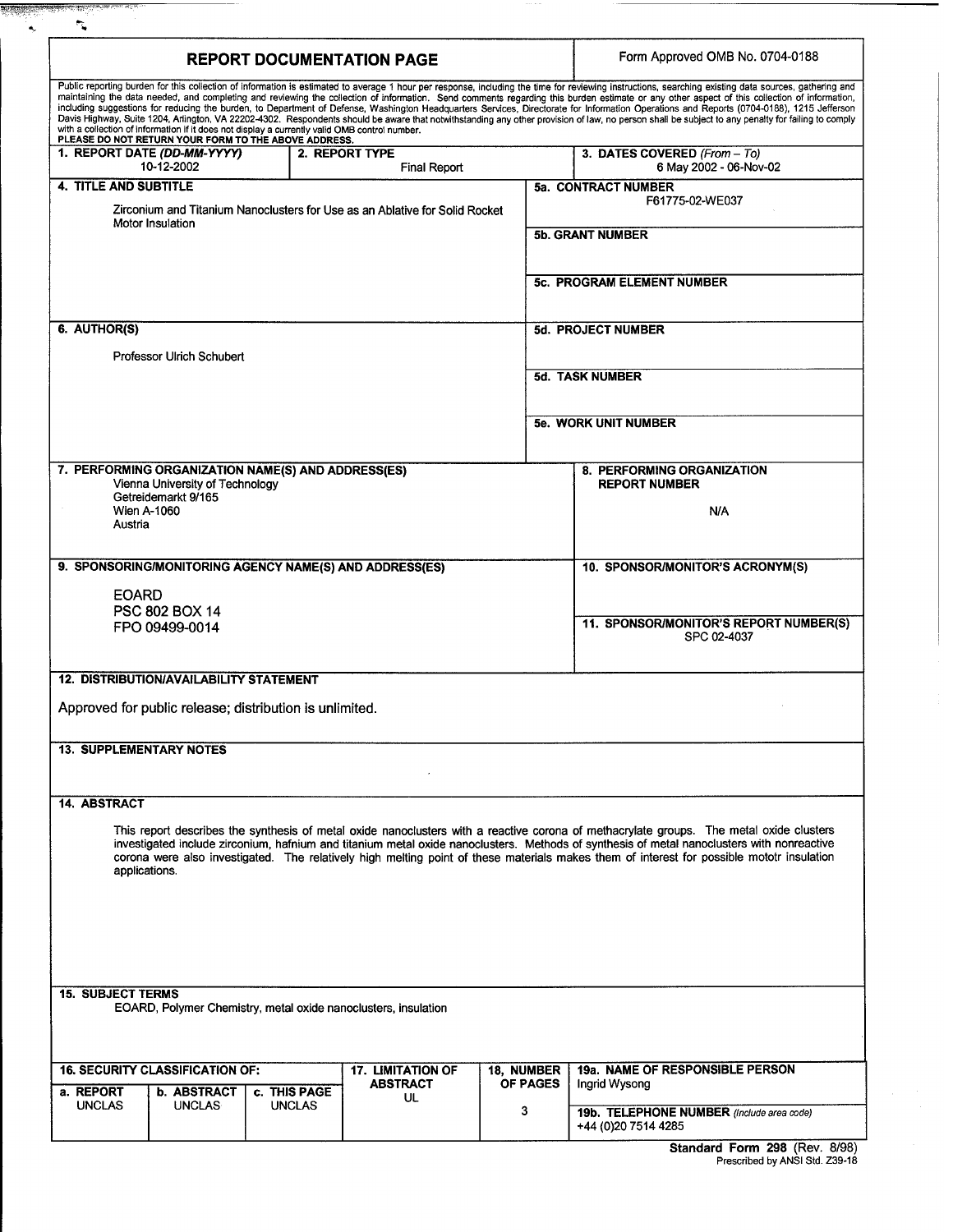The reason why we also prepared the Hf analogues was that hybrid polymers prepared from these clusters result in a larger inorganic residue when the same molar portion of cluster is used, due to the higher molecular mass of Hf compared to Zr. Apart from that, the hybrid polymers obtained from the  $Hf_6$  cluster as the inorganic component and methylmethacrylate or stryrene as organic co-monomers exhibit minor, but significant differences in the polymer properties.

## (C) Metal nanoclusters with a non-reactive corona:

 $\gamma_2$ 

We did preliminary experiments aimed at synthesizing clusters with a reduced number of organic functionalities. Reducing the number of the double bonds around the cluster metal core would allow to tailor the crosslinking degree of the organic network and thus the polymer properties. Two different approaches were tested:

(1) We reacted Zr(OBu)<sup>4</sup> with propionic acid instead of methacrylic acid the cluster  $[Zr_6O_4(OH)_4$ (propionate)<sub>12</sub>]<sub>2</sub> was obtained. This acid was chosen because it has similar steric and ligand properties than methacrylic acid. Using a mixture of methacrylic acid (functional acid) and propionic or acetic acid (non-functional acids) resulted in the formation of mixed methacrylate/propionate- or methacrylate/acetate-substituted clusters. We were able to crystallize two of them, i.e.  $[Zr_6O_4(OH)_4(OMc)_9(propionate)_3]_2$  and  $[Zr_6O_4(OH)_4(OMc)_{6-x}$ (acetate)<sub>6+x</sub>]<sub>2</sub> (x = 0-3). The structures of the three new clusters consist of two  $Zr_6O_4(OH)_4$  cluster cores, which are bridged by four propionate or acetate ligands. The other ligands cap the two  $Zr_6O_4(OH)_4$  units. This structure type was previously observed for  $[Zr_6(OH)_4O_4(\text{acrylate})_{12}]_2$ . In the case of  $[Zr_6O_4(OH)_4(OMc)_{6-x}]_2$ (acetate) $_{6+x}]_2$ , the exact number of acetate or methacrylate ligands cannot be determined due to disorder of the carboxylate ligands. The composition of the new clusters shows that (i) the cluster type is retained for different carboxylate ligands with similar steric and electronic properties, (ii) using mixtures of carboxylic acids does not necessarily lead to a mixture of differently substituted clusters but can indeed result in clusters of a uniform stoichiometry with two different carboxylate ligands, and (iii) the reactive ligands in the parent cluster  $Zr_6(OH)_4O_4(OMc)_{12}$  (or the corresponding acrylate derivative) can be successively replaced by non-reactive ligands.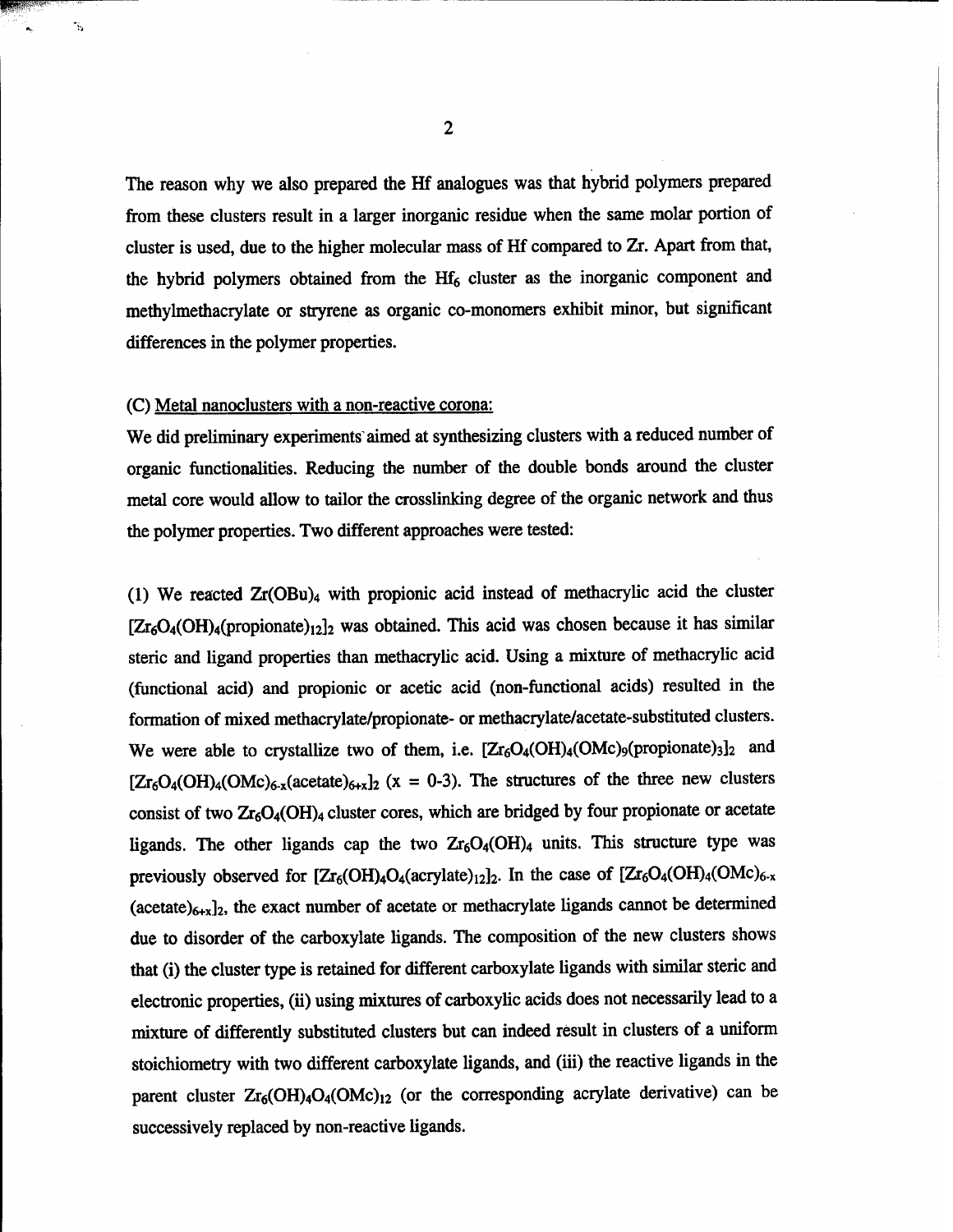We are still working on getting clusters with different ratios between functional and nonfunctional carboxylate ligands.

(2) The reactive methacrylate groups at the cluster surface can be used to modify the ligand properties. When the cluster  $Zr_4O_2(OMc)_{12}$  was reacted with a stoichiometric amount of  $H\sin Ph_3$  in the presence of  $PtCl_2(PhCN)_2$  as the catalyst (Speier's catalyst did not work), all methacrylate were hydrosilylated to give saturated ligands. Experiments with smaller amounts of HSiPh<sub>3</sub> are on the way to test the possibility of *partial* blocking of the methacrylate ligands.

(3) A third possibility to reduce the number of reactive groups at the cluster surface is an exchange of the reactive carboxylate ligands by non-reactive ones. This possibility was checked by NMR exchange experiments. When  $Zr_4O_2(OMc)_{12}$  was reacted with two equivalents methacrylic acid, an exchange process involving the acid molecules was observed. We then extended our studies to other carboxylic acids in order to investigate how and at which extent this exchange could lead to clusters with two different ligands. With both benzoic and 2-bromoisobutyric acid a rapid exchange was observed when two molar equivalents were added to the  $Zr_4O_2(OMc)_{12}$  solution. These NMR spectroscopic observations are a very promising onset for exchange reactions on a preparative scale.

## Declarations

 $\lambda_{\mathbf{k}}$ 

(1) The Contractor, Vienna University of Technology, hereby declares that, to the best of its knowledge and belief, the technical data delivered herewith under Contract No. F61775-02-WE037 is complete, accurate, and complies with all requirements of the contract.

Vienna, December 4,2002

folish *L*

Prof. Dr. Ulrich Schubert